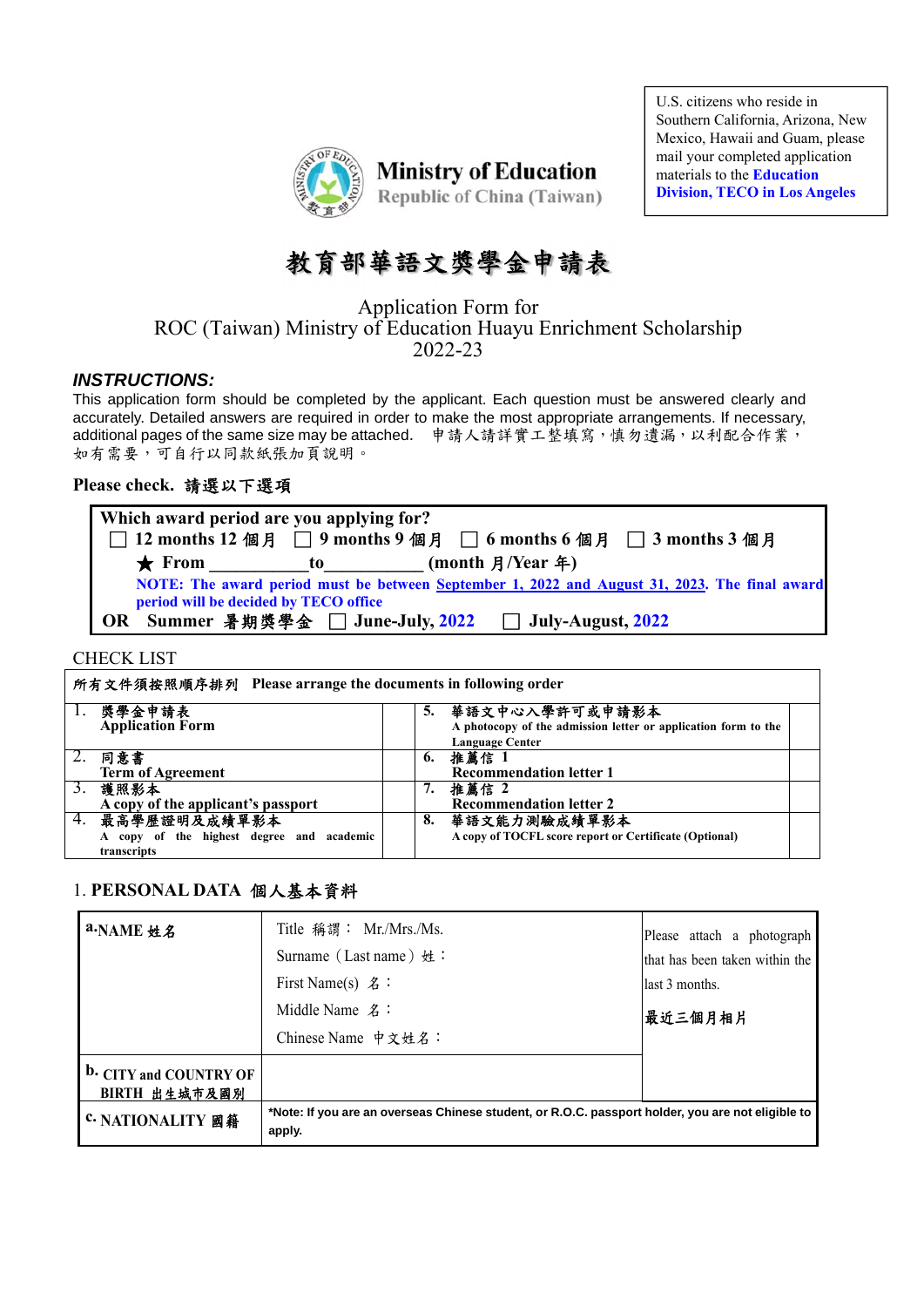| d. GENDER 性別                                                                                                            | $\Box$ Male $\mathfrak{K}$<br>$\Box$ Female $\pm$                                                                                                  |                |                                        |                     |  |  |
|-------------------------------------------------------------------------------------------------------------------------|----------------------------------------------------------------------------------------------------------------------------------------------------|----------------|----------------------------------------|---------------------|--|--|
| e. DATE OF BIRTH 生日                                                                                                     | (Month 月/Day 日/Year 年):                                                                                                                            |                |                                        |                     |  |  |
| f. CONTACT<br><b>INFORMATION</b><br>聯絡地址、電話、電子                                                                          | Permanent Address 永久地址:<br>Current Address (If different from above) 郵寄地址:                                                                         |                |                                        |                     |  |  |
| 郵件                                                                                                                      | Telephone 電話:                                                                                                                                      | Cell phone 手機: |                                        |                     |  |  |
|                                                                                                                         | E-mail 電子郵件(school account):                                                                                                                       |                |                                        |                     |  |  |
|                                                                                                                         | E-mail 電子郵件(alternative account)(*required):                                                                                                       |                |                                        |                     |  |  |
|                                                                                                                         | Social Media account 網路社交媒體戶(*required):                                                                                                           |                |                                        |                     |  |  |
|                                                                                                                         | <b>OFaceBook User Name</b>                                                                                                                         |                | <b>OInstagram ID</b>                   | ©Line ID            |  |  |
| g. MARITAL STATUS<br>婚姻狀況                                                                                               | □ Single 單身<br>□ Married 已婚                                                                                                                        |                |                                        |                     |  |  |
| h. PAST RESIDENCE in<br><b>TAIWAN</b>                                                                                   | Your residence in Taiwan before March 31, 2022.<br>$\Box$ Never $\overline{\Phi}$ ; $\Box$ Yes, from<br>$\frac{m}{d}$ (mm/dd/yr) to                |                |                                        | (mm/dd/yr);是, 起訖日期; |  |  |
| 曾否居住台灣                                                                                                                  | Reason for Staying in Taiwan 居住事由:                                                                                                                 |                |                                        |                     |  |  |
| <b>i. CHINESE LEARNING IN</b><br><b>TAIWAN</b><br>曾否在台學習中文                                                              | Have you ever learned Chinese in Taiwan before March 31, 2022?<br>$\Box$ Never $\overline{\Phi}$ ; $\Box$ Yes, from<br>$\frac{m}{d}$ (mm/dd/yr) to |                |                                        | (mm/dd/yr);是, 起訖日期; |  |  |
|                                                                                                                         | Language Institute 就讀學校:                                                                                                                           |                |                                        |                     |  |  |
| j. PARENTS'                                                                                                             | <b>FATHER 父</b>                                                                                                                                    |                | MOTHER 母                               |                     |  |  |
| <b>INFORMATION</b>                                                                                                      | Name 姓名:                                                                                                                                           |                | Name 姓名:                               |                     |  |  |
| 家長資料                                                                                                                    | Nationality 國籍:<br>Place of Birth 出生地:                                                                                                             |                | Nationality 國籍:<br>Place of Birth 出生地: |                     |  |  |
| k. PASSPORT                                                                                                             | U.S Passport No.<br>美國護照號碼                                                                                                                         |                |                                        |                     |  |  |
| <b>INFORMATION</b><br>護照資料                                                                                              | Have had you ever applied and own a ROC(Taiwan) passport?<br>□Never $\Phi$ ;<br>是否曾經申請並持有中華民國護照<br>□Yes 是。                                         |                |                                        |                     |  |  |
| l. Taiwan Scholarship/Huayu<br><b>Enrichment Scholarship</b><br>(HES & TUSA & AMS)<br>Award History 台灣獎學<br>金/華語文獎學金受獎紀 | □None 無; □Yes, from<br>Type(s) of Scholarship Awarded:                                                                                             |                | $(mm/dd/yr)$ to                        | (mm/dd/yr);是, 起迄日期。 |  |  |
| m. HEALTH<br>CONDITION 健康狀況                                                                                             | $\Box$ Good<br>$\Box$ Excellent<br>$\Box$ Fair                                                                                                     |                |                                        |                     |  |  |
| n. ANY CHRONIC<br>DISEASES 慢性病                                                                                          | None 無<br>Yes 有--Please specify 請敘明:                                                                                                               |                |                                        |                     |  |  |
| <sup>0.</sup> CONTACT PERSON,                                                                                           | Name 姓名:                                                                                                                                           |                | Relationship 關係:                       |                     |  |  |
| <b>IN CASE OF AN</b><br><b>EMERGENCY</b>                                                                                | Address 地址:                                                                                                                                        |                |                                        |                     |  |  |
| 緊急事件聯絡人                                                                                                                 | Tel 電話:                                                                                                                                            |                | E-mail 電子郵件:                           |                     |  |  |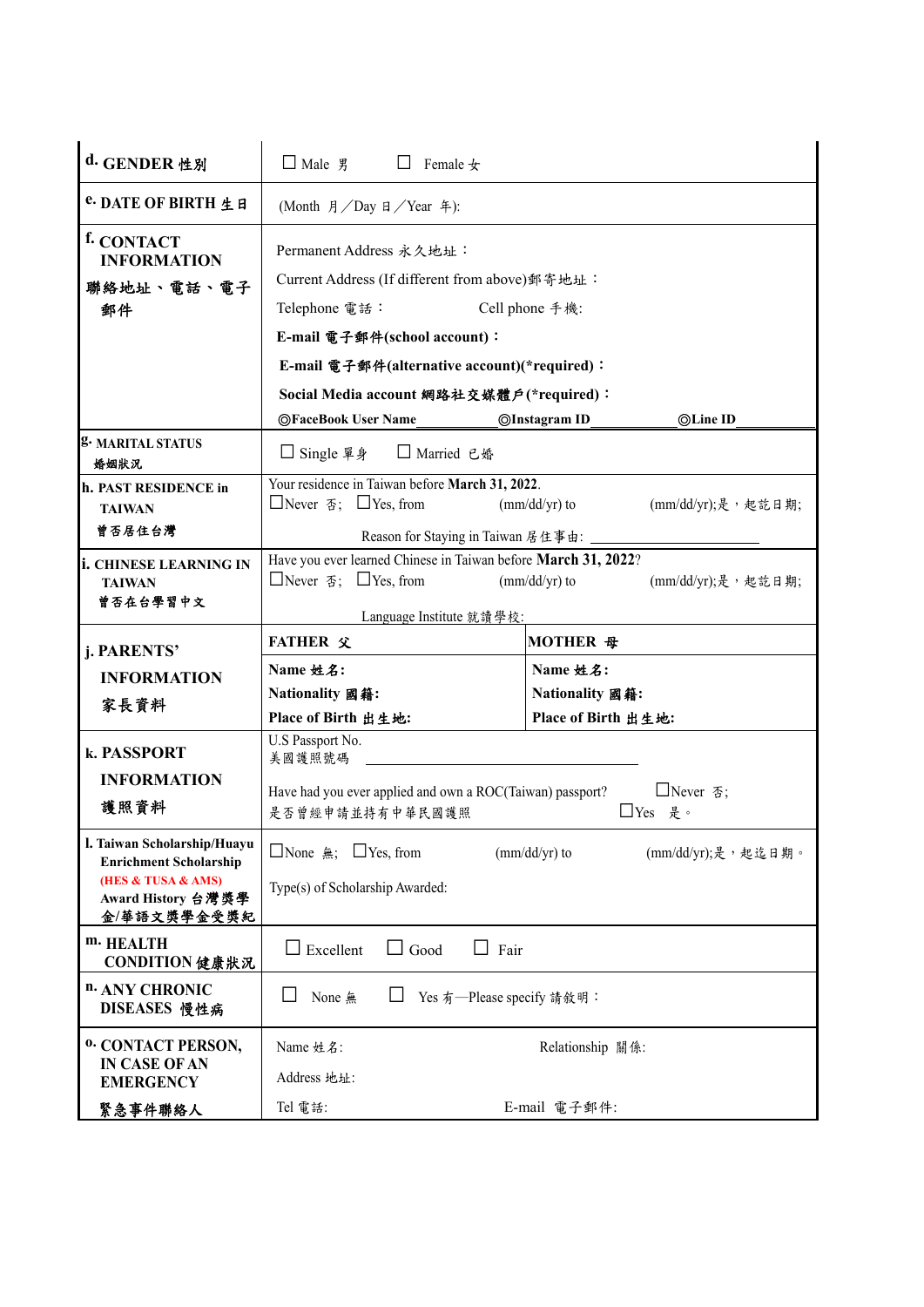### **2. LANGUAGE PROFICIENCY** 語言能力

| <b>LANGUAGE</b>             | <b>COMPREHENSION</b><br>聽 |           |           | READING 讀      |           | WRITING 寫 |                | SPEAKING 說 |           |                |           |           |
|-----------------------------|---------------------------|-----------|-----------|----------------|-----------|-----------|----------------|------------|-----------|----------------|-----------|-----------|
| <b>PROFICIENCY</b><br>語言能力  | Excellent<br>優            | Good<br>良 | Fair<br>可 | Excellent<br>優 | Good<br>良 | Fair<br>可 | Excellent<br>優 | Good<br>良  | Fair<br>可 | Excellent<br>優 | Good<br>良 | Fair<br>可 |
| <b>CHINESE</b>              |                           |           |           |                |           |           |                |            |           |                |           |           |
| <b>ENGLISH</b>              |                           |           |           |                |           |           |                |            |           |                |           |           |
| <b>Other</b> (please state) |                           |           |           |                |           |           |                |            |           |                |           |           |

★ **Participants of the TOCFL (Test Of Chinese as a Foreign Language) will be considered with priority. Please check website at www.tw.org/tocfl for more details and the TOCFL Home Edition Test option during the pandemic.**

|                                       | Period of                          | courses/units |                                 |                          | <b>TOCFL Test</b>             |             |
|---------------------------------------|------------------------------------|---------------|---------------------------------|--------------------------|-------------------------------|-------------|
| <b>Chinese</b><br>Proficiency<br>中文能力 | Learning<br>修課年限<br>(year to year) | 修課堂數/學<br>分   | Average<br><b>GPA</b><br>中文平均成绩 | <b>Test</b><br>Date/Site | <b>At-Home</b><br><b>Test</b> | Level/Score |
|                                       |                                    |               |                                 |                          | <b>YES</b> □                  |             |

# **3. EDUCATION BACKGROUND** 教育背景

| Level 程度                           | <b>Name of Institution</b><br>校名 | Major/<br><b>Minor</b><br>主修 / 副修 | <b>GPA</b><br>成績 | City & State<br>地點 | <b>Graduation</b><br>Date<br>畢業日期 |
|------------------------------------|----------------------------------|-----------------------------------|------------------|--------------------|-----------------------------------|
| <b>Secondary</b><br>Education 中學   |                                  |                                   |                  |                    |                                   |
| Undergraduate<br>Education 大學      |                                  |                                   |                  |                    |                                   |
| Graduate<br>Level<br>Education 研究所 |                                  |                                   |                  |                    |                                   |

## **3.1 CURRENT EDUCATION** 目前就讀學校

| <b>Name of Institution:</b> |                                     |                                                          |                                           |  |  |
|-----------------------------|-------------------------------------|----------------------------------------------------------|-------------------------------------------|--|--|
| Current                     | Undergraduate<br>大學部                | Postgraduate<br>研究所                                      | <b>Expected Graduation Date</b><br>預計畢業時間 |  |  |
| <b>Education</b><br>Level   | $\Box$ Freshman $\Box$ Sophomore    | $\Box$ Master's Degree Program<br>Since $\text{(mm/yr)}$ | Month/Year                                |  |  |
|                             | $\Box$ Senior<br>$\lrcorner$ Junior | $\Box$ Ph.D./ Doctoral Program<br>Since $\text{(mm/yr)}$ |                                           |  |  |

### **4. REFERENCES** 推薦單位 **(**人**)** 資料

| Name 姓名 | <b>Position 職務</b> | Phone, E-Mail or Mailing Address 電話及郵電地址 |
|---------|--------------------|------------------------------------------|
|         |                    |                                          |